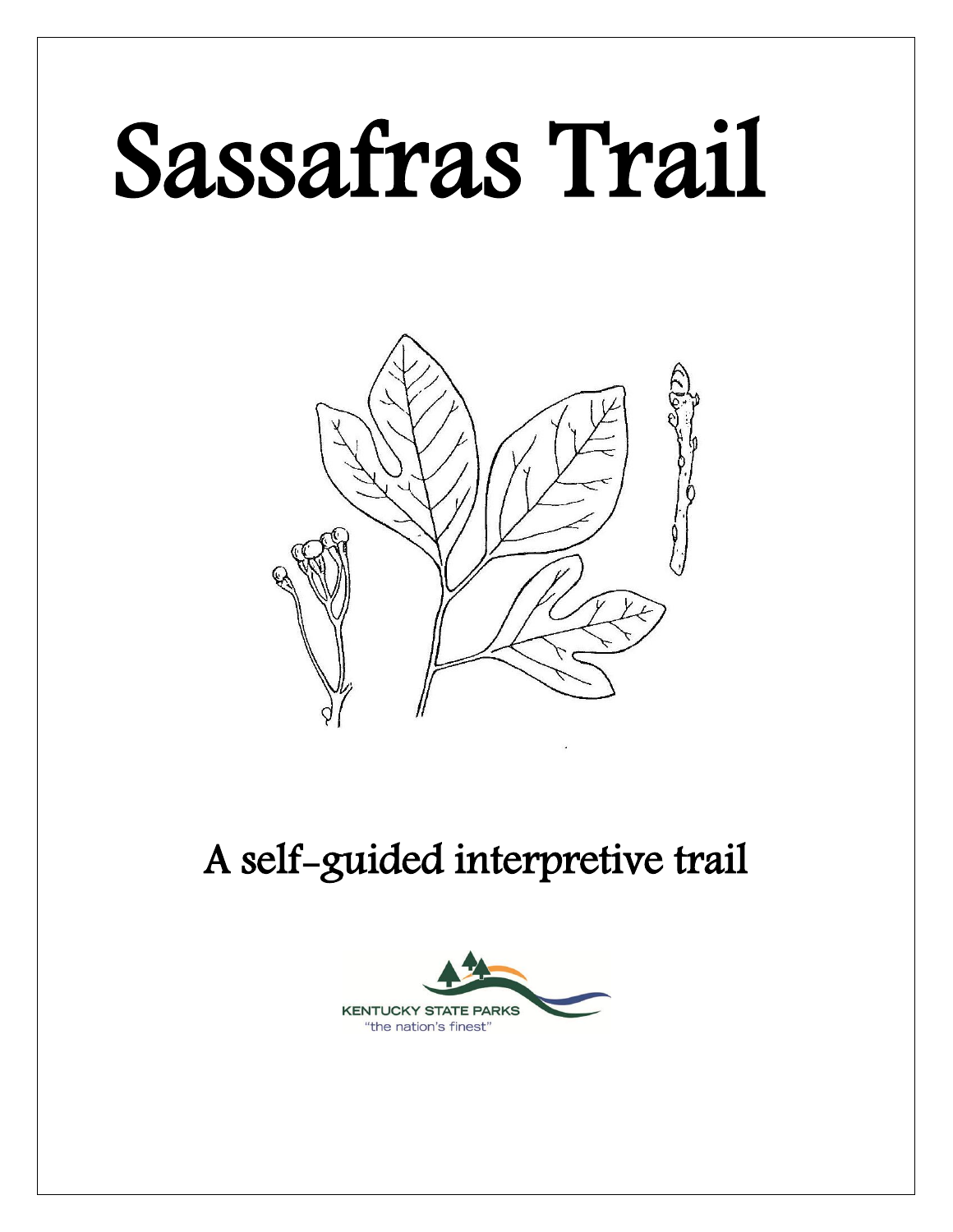## Jenny Wiley State Resort Park **THE SASSAFRAS TRAIL**

#### **An Introduction**

**The Sassafras Trail is located across the road from the Jenny Wiley State Resort Park Campground, next to the Courtesy Fishing Dock. This trail was built by the American Hiking Society Volunteers on October 15-21, 1995.**

**The .75 mile loop trail meanders beside Dewey Lake and is an easy walk with minimal inclines. You should allow 45 minutes to an hour to complete the trail.**

**Please take a minute to familiarize yourself with the trail rules and regulations. Other people will use this trail so take great care to pick up any litter along the way and leave the trail in better shape than you found it. Remember that all plants and animals, including snakes, are protected by State Law.**

**Along the trail, you will notice posts with numbers. Please match the numbers with the information in this booklet. If you would like more information about becoming a volunteer for the American Hiking Society, call (301)565-6704.**

## *Enjoy your hike!*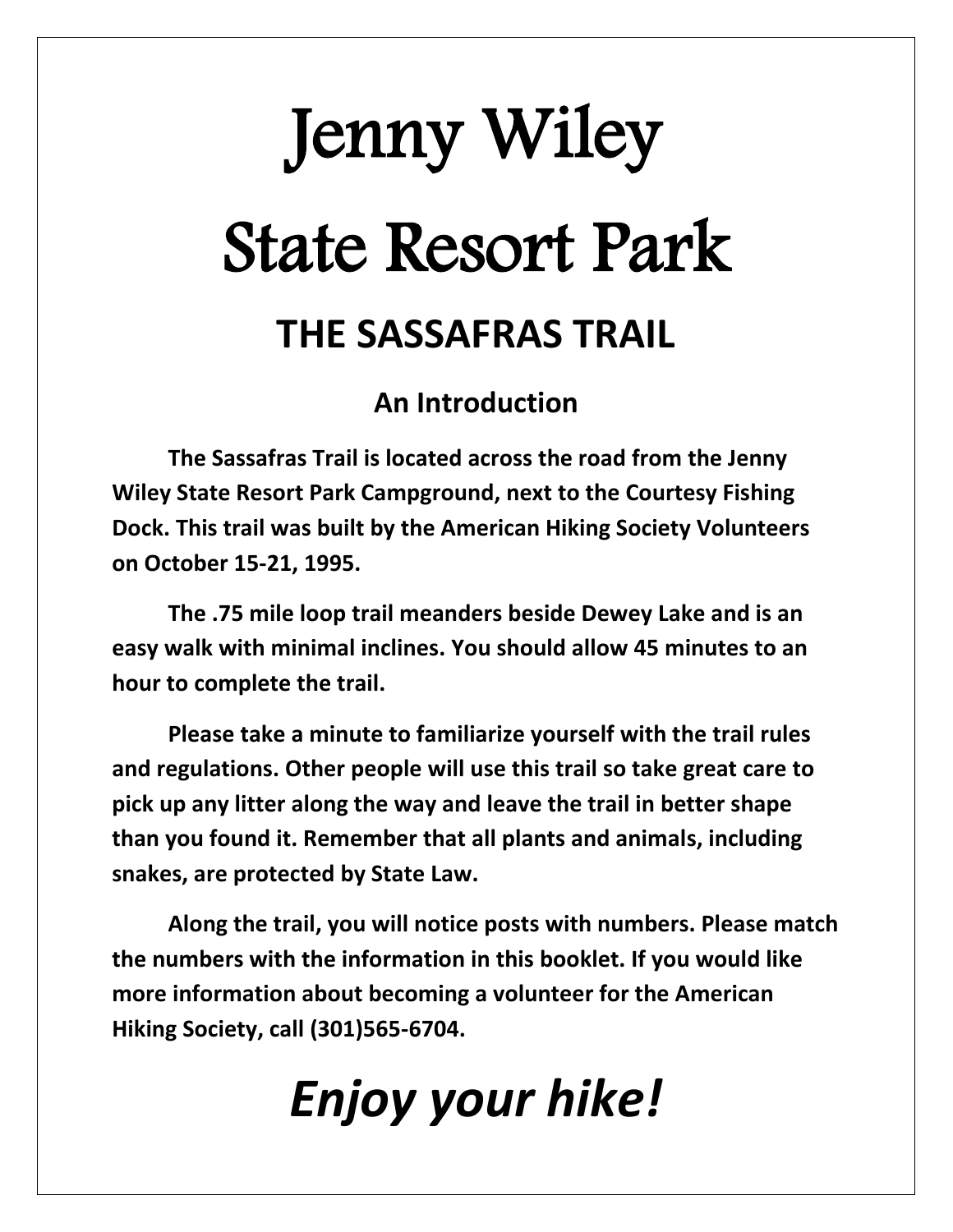**Dewey Lake:** Named after a local post office which was named for Admiral George Dewey (1837-1917), the hero of Manila Bay. This lake was formed in 1951 by construction of a dam across John's Creek, a 99 ¼ mile stream descending from near Pike County. Dewey Lake is 18 ½ miles long with 52 miles of shoreline and is controlled by the United States Army Corp of Engineers.

*1*

The primary purpose of the lake is to reduce flood waters from the 207 square mile watershed above the dam. When the water goes through the dam, it empties back in to John's Creek. From there it travels to the Levisa Fork of the Big Sandy River and on up to the Ohio River. It also provides enormous recreational opportunities for the public such as skiing, boating, fishing, picnicking, etc.

### **2**

**White Oak,** *Quercus alba***:** The White Oak is one of the most commercially important trees in the Eastern Appalachian Forest. It is high grade wood used for flooring, furniture and even barrels for whiskey. In Colonial times, the wood was used for making the hulls of ships. Today, it is still an important wood in the building of boats and ships. The acorns were mashed, washed and used by Native Americans to make bread. Wildlife such as deer and squirrels forage heavily upon the acorns. Most trees will reach a height of 80-100 feet with a diameter of 3-4 feet.

## **3**

**American Hornbeam,** *Carpinus caroliniana:* The American Hornbeam is a small, shrubby tree with one or more trunks that are angled with a broad, rounded crown. The elliptical leaves are 2- 4 ½ inches in length and 1- 2 ½ inches wide and are saw toothed. The bark is blue-gray, thin,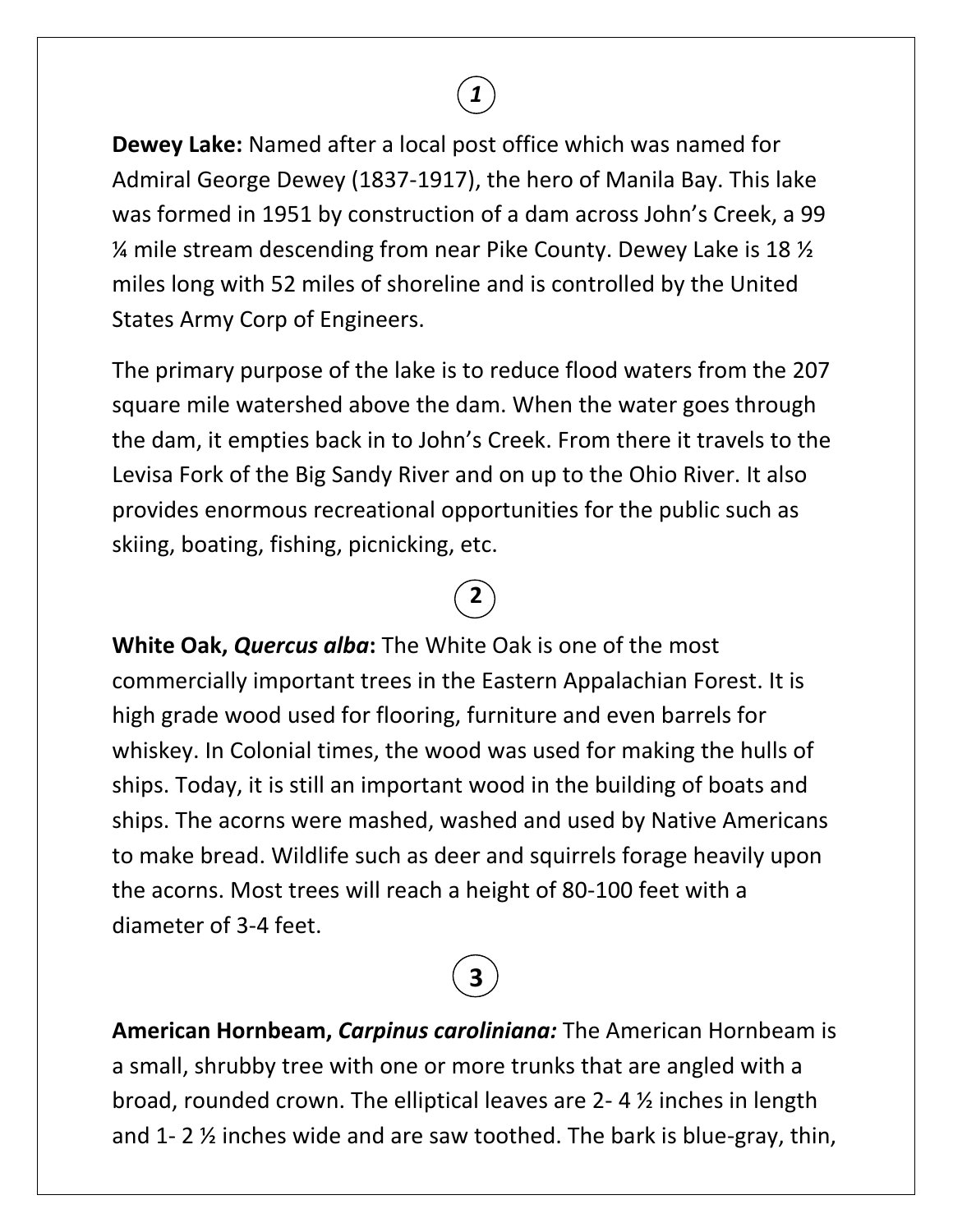smooth and is "muscle like" in its appearance, hence its other common name " Muscle Wood". The fruit is leaf like, 3 pointed and hanging on slender stalks in clusters. These hairy, greenish nutlets mature in late Spring. The word "Hornbeam" is from the words "horn" for toughness and "beam" for tree. This tree is a member of the birch family; however, many people have called it a beech because of its similar bark. Deer, grouse, pheasants and quail use the wood as food.

## **4**

**Hickory Forest:** You are now in a Hickory Forest. Most of the trees in this area are "pignut" or "smoothbark" hickories, *Carya glabra.*  The leaves are 8-12 inches long with



**Pignut Hickory** 

5-7 finely-toothed, sharp- pointed, lanceolate leaflet. The fruit is smaller than most hickories and the nutmeat is sweet. Its common name comes from colonial times where the fruit was often consumed by hogs. The tree will reach a height of 75 feet and is known as the most common hickory in the Appalachian forest. The wood of the hickory is hard, heavy, strong and stiff. It is the only tree with all of



these characteristics. According to the USDA, about four-fifths of all hickory wood is used to make and manufacture wood tool handles. In past times, it was used to make wagon wheels because it could sustain tremendous vibration. Another common hickory in this forest area is the Shagbark Hickory, *Carya ovate.*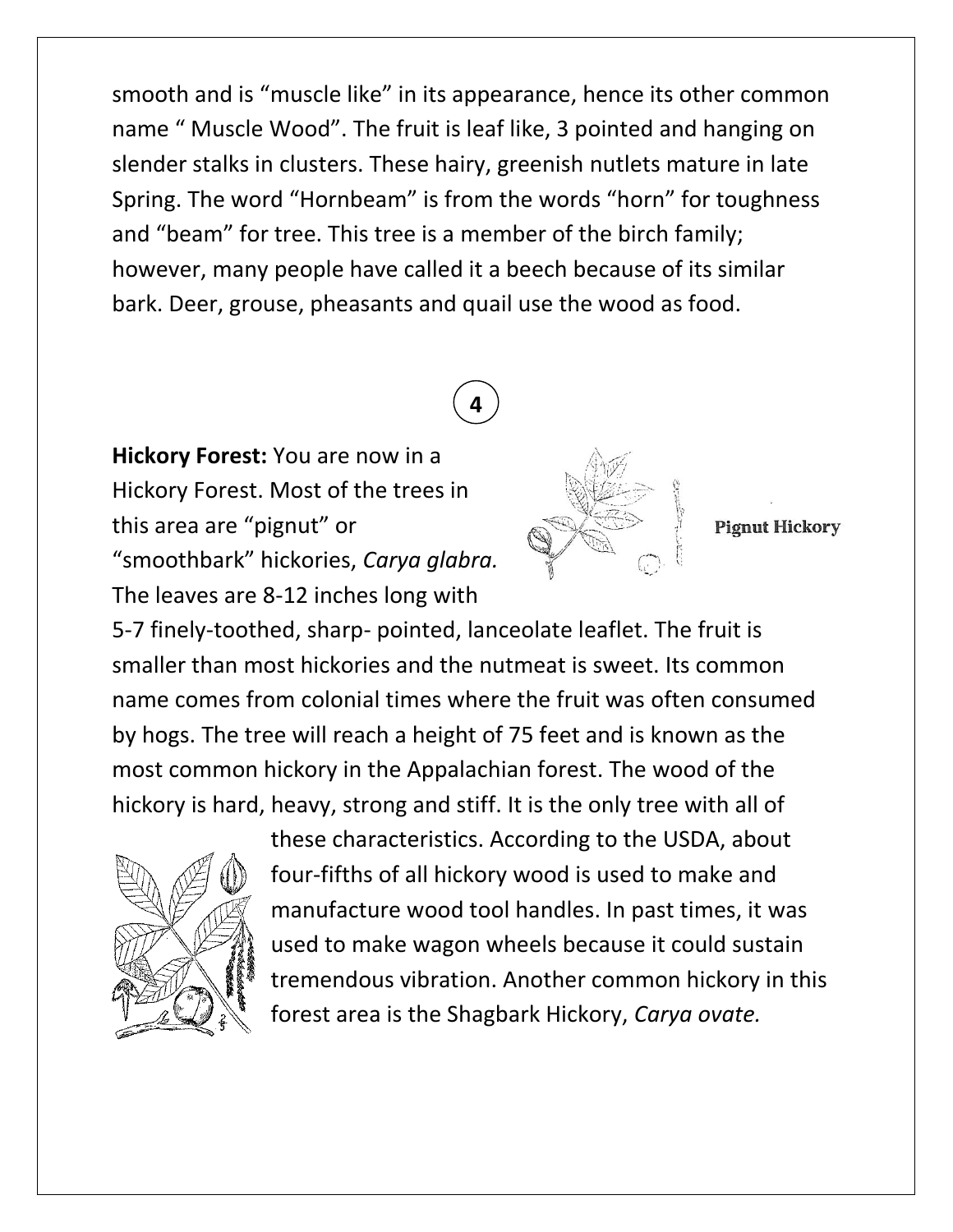**Japanese Honeysuckle,** *Lonicera japonica:* Notice the ground cover creeping around the plants, shrubs and trees? This is Japanese Honeysuckle. The vine produces flowers that are very fragrant. However, this invasive exotic weed can obliterate native vegetation and small shrubs and trees. However, as the trees mature, the sunlight is lessened on the ground level and the Japanese Honeysuckle will begin to die and disappear.

 **5**

## **6**

**Sassafras Tree,** *Sassafras albidum***:** Do you see the tree with three different shaped leaves? The leaves are deciduous, 3-5 inches long, and may be entire (lobed), two lobed, or three lobed on the same tree. The tree produces blueberry-like fruit that ripens in September and October. The fruit is eaten by deer,

turkey and many species of birds. The roots, twigs and bark are very aromatic and produce oil called safrole. When boiled, it produces a Spring tonic known as "Sassafras Tea". In fact, the first flavoring for root beer came from the



**Sassafras** 

Sassafras Tree. The FDA banned the use of safrole claiming it was carcinogenic, however, one 12 ounce can of beer is more carcinogenic than an old-fashioned can of root beer. The tree can reach a height of 50 feet.

### **7**

**Persimmon Tree,** *Diospyro virginana:* The Persimmon tree is found throughout the state in dry woodlands, grassy openings and along abandoned fields. The fruit is very sweet when ripe, and can be eaten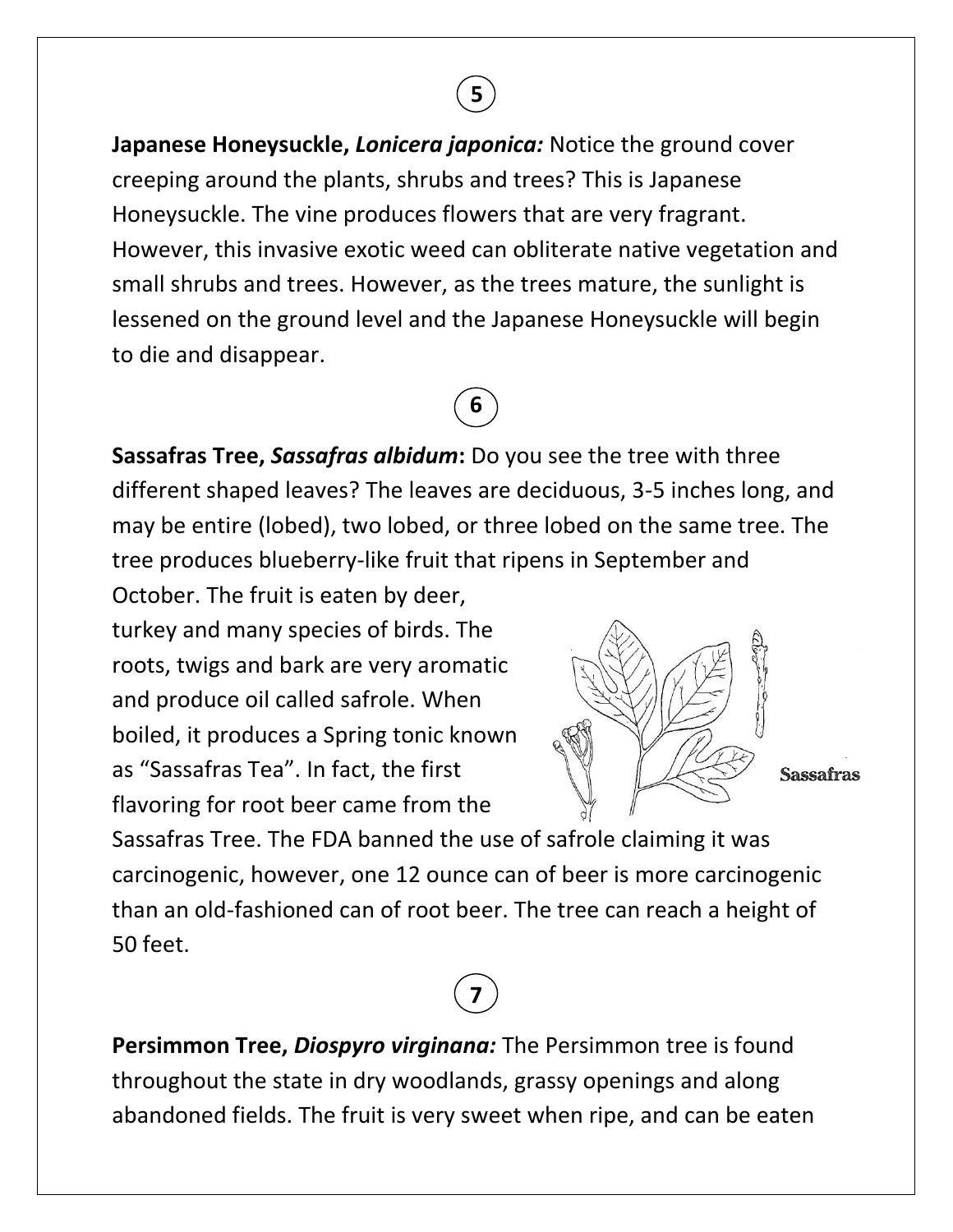raw or made into puddings. The fruit is an important wildlife food that is eaten by grouse, raccoons, opossums and deer. The dark heartwood is very hard and takes a century to develop. Besides Dogwood and Ironwood Trees, the Persimmon ranks third in wood hardness and is used largely in the production of golf club heads.

### **8**

**Red Maple Tree,** *Acer rubrum:* There are 13 species of Maples that are native to the United States. The Red Maple is found abundantly

throughout the state. It grows in the low lying areas of bottomland forests and along lakeshores and riverbanks. The leaves are 2 ½-4" long and opposite with 3-5 lobes. Notice the thin, gray bark. As the tree grows older, the bark will become more fissured. Maple wood is used to make a wide variety of products…flooring, furniture, crates, cabinets and novelties. You will find that most bowling alleys and dance floors are made from Maple.



**Christmas Fern,** *Polystichum acrostichoides:* This evergreen fern, with fronds 1-2 feet high, grows abundantly on this trail and throughout the

**9**

entire park. It is probably the most common fern in Kentucky. Notice the crowded groups of sporangia underneath the ends of the fertile leaflets. This fern is especially popular during the Christmas season where it is often gathered to make wreaths, decorations and provide green scenery. The



**Christmas Fern**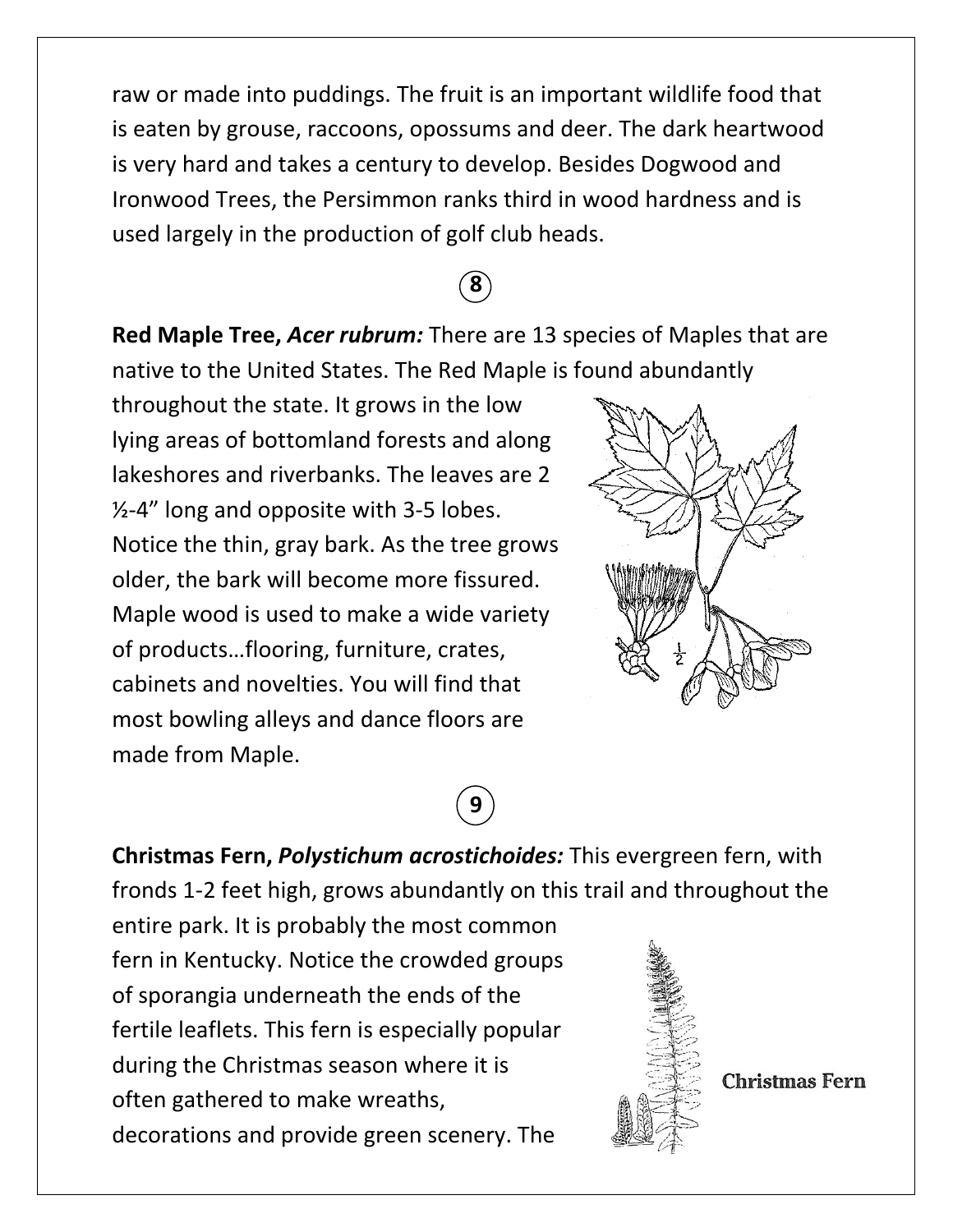new fronds that appear in the spring are called fiddleheads; hence, they resemble the neck of a fiddle. It has been said that fiddleheads are edible and can be prepared like asparagus. The Christmas Fern is also an excellent food crop for the Ruffed Grouse.

#### **10**

#### **Eastern Red Cedar,** *Juniperus virginiana:*

First observed in Roanaoke Island, Virginia in 1564, the Eastern Red Cedar is the most widely distributed conifer (bearing cones) in the United States. Growing in 37 states, this conifer has a distinct aromatic wood that is



highly resistant to drought, heat and cold. There are many uses for Red Cedar, including cedar chests, cabinet work, carvings, oil for perfumes and medicines, and fence posts. The juicy berries are eaten by a variety of birds, including the Cedar Waxwing, which is named for this tree. For over 50 years later, you can still smell the aromatic cedar smell from things constructed of this wood.

#### **11**

**Ground Cedar,** *Lycopodium fladelliform:* Do you notice the ground cover on both sides of the trail? Ground Cedar is very attractive but it creeps along the forest floor; therefore, it has a tendancy to overtake an area. This plant needs lots of acid to grow; therefore, it is usually associated with Pine and Mountain Laurel. Coal was actually formed from plant matter very similar to this plant. However, the plant that made coal stood at or was higher than 100 feet. People in the area gather this plant for Christmas decorations. It is, however, illegal to gather plants on state or federal properties. Locally, this plant is also known by names like "Wandering Cedar" and Crowsfoot".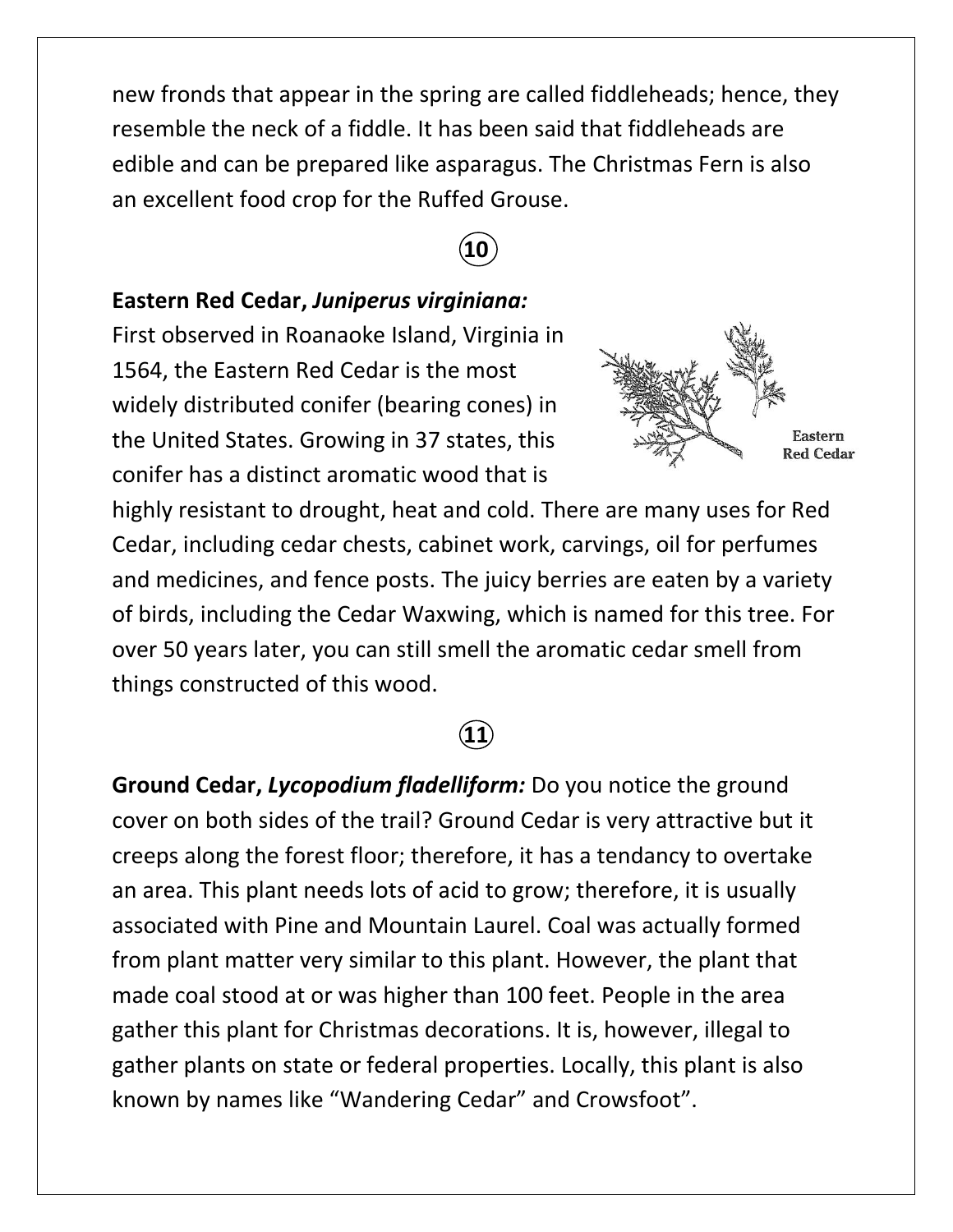

**American Beech,** *Faqus grandifolia:* The Beech Tree grows to 80 feet in height and in some cases 2-3 feet in diameter. The leaves are 2 ½- 5 inches long, elliptical or ovate and long pointed at the tip. The bark is smooth, thin and gray. Notice the similarities between it and the American Hornbeam that you saw earlier. The trunks of the trees are like elastic. Notice the carvings on the trees. The carvings and initials on these trees are not only illegal but are very damaging and in some cases means death to the tree. The beechnuts are edible and are consumed



by squirrels, raccoons, other mammals and birds. As you walk, you will notice that beech trees are abundant throughout this area. The mature beech forest can take up to 125 years to develop. You probably find that hard to imagine! Notice that some of the trees are hollow and provide excellent habitat for many animals.

#### *13*

#### **Pileated Woodpecker,** *Dryocopus pileatus :* As you come closer to the

end of the beech tree forest, you will notice a tree with a lot of oval gouges on the trunk. These holes are caused by the Pileated Woodpecker, a large, crow sized woodpecker with a red crest. Woodpeckers have very sharp bills which they use for drilling and chiseling into trees. Woodpeckers can be very useful in the control of insect pests and are very useful in the ecosystem. Even though this is primarily a bird of the forest, it can



sometimes be observed at birdfeeders. Other woodpeckers you may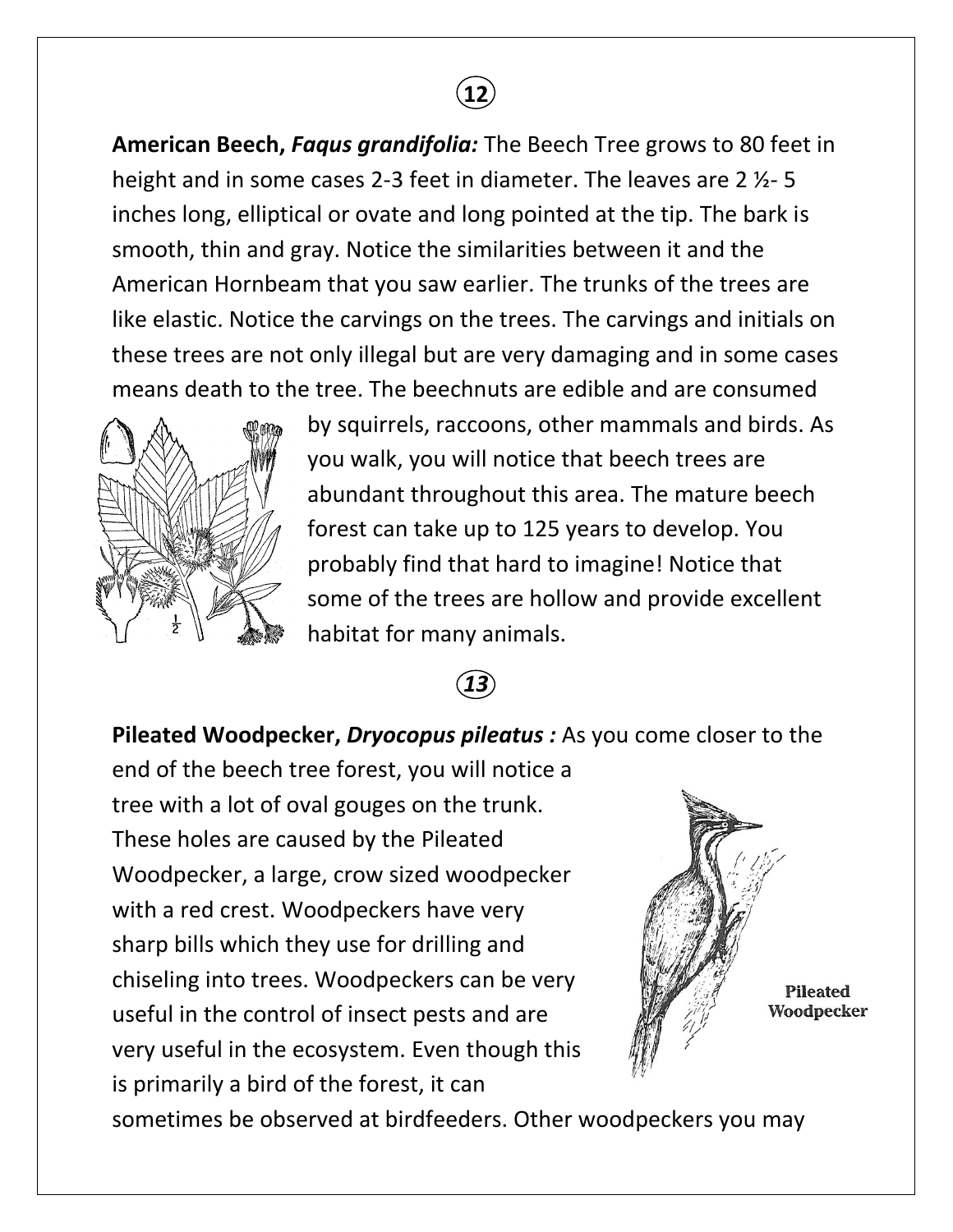observe include: Northern Flicker (mountain folks call it the Yellow-Hammer), Red- bellied, Downy, Hairy and the Yellow-bellied Sapsucker. They have zygodactylic feet (two toes in the front and two in the rear), a long tongue and a stiff, spiny tail that acts as a prop when they are climbing.





**Pawpaw,** *Asimina triloba:* The Pawpaw was first recorded by the DeSoto expedition in the lower Mississippi Valley in 1541. The wild fruit is still harvested in this area and is sold in some of the small, privately

owned grocery stores. The fruit, often called the wild banana because it has the same appearance and texture, has a custard taste and matures in September. The leaves, when crushed, have a very distinct smell similar to diesel fuel and will, in fact, repel insects.



Pawpaw



**Tulip Poplar,** *Liriodendron tulipifera:* The Tulip Poplar is Kentucky's state tree. Known as the "Yellow Poplar" or "Tulip Tree" to many, it is



one of the tallest and most beautiful hardwoods reaching heights of 120 feet. Commercially, the Tulip Poplar is one of the chief hardwoods, producing wood for furniture, toys, musical instruments and pulpwood. The flowers resemble a tulip, hence its common name. The Tulip Poplar is not a member of the tulip family; it's a member of the magnolia family.